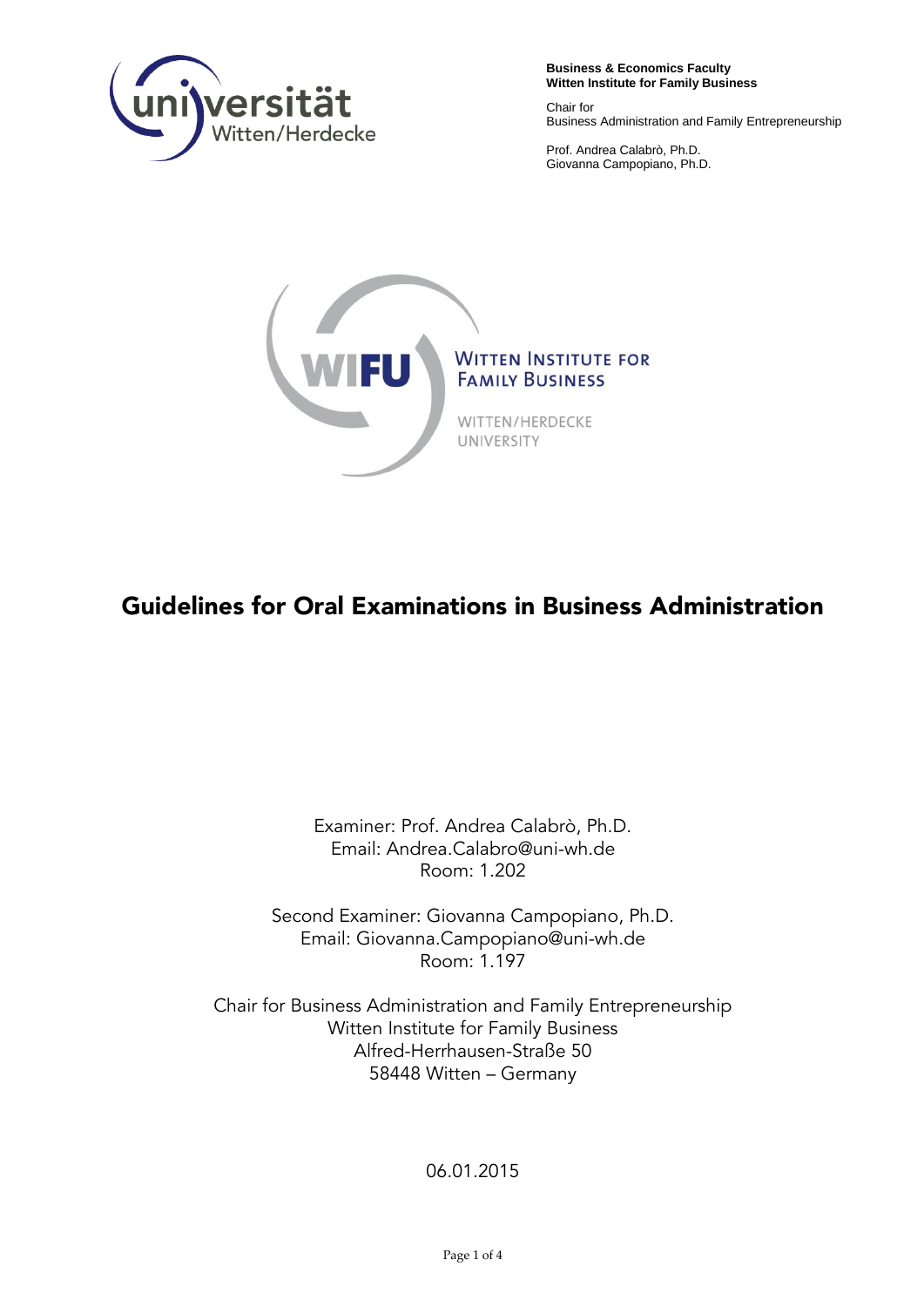

Chair for Business Administration and Family Entrepreneurship

Prof. Andrea Calabrò, Ph.D. Giovanna Campopiano, Ph.D.

## I. Introduction / Administrative Aspects

The oral examination is an important step in achieving the bachelor or master degree at the University of Witten/Herdecke. Therefore, we would like to advise you to read this document thoroughly and adhere to the guidelines we provide while preparing for the oral exam. You should contact us (Andrea Calabrò, Giovanna Campopiano) as soon as possible to set the date for the exam and talk about the topics you want to present. You have to send us your final three topics *not later than one week before the examination*. The earlier you contact us, the better.

Aside from this process, you have to register your oral exam at the examinations office (Ms. Zedlitz, pruefung.wiwi@uni-wh.de) *one week before the exam at the latest*. Please note, you have to get the right standard form from the examinations office, and bring it to us so that we both can sign it, and then bring it back to the examinations office. If you cannot meet the mentioned deadlines, we unfortunately will not be able to conduct the examination. Please consult the examinations office if you have questions related to this process.

## II. Structure of the examination

Below you find some points that need to be addressed. The aim of these guidelines is to help you focus on the core elements of your topic. Students should present three assumptions, each structured according to these guidelines (you should have one page for each – 10-point Calibri font, single spaced):

Topic *[Please indicate the main area of your research topic (e.g. marketing, finance, entrepreneurship, etc.)]*

Title *[Please provide a short title]*

The overall debate *[Please synthesize in 10 lines the overall debate on your topic. The aim of this short section is to address the current issues (by providing also some citations) in your target research field. Furthermore, highlight the main gaps and flaws in the existing debate and explain the main aim of your research actions in that area]*

Assumption *[Please link your assumption to the above-described debate. Your assumption should logically derive from your previous argumentations. Please, try to address issues that are relevant for theory and practice]*

Short Discussion *[Please briefly discuss (in 10 lines) your assumption by clearly high*lighting your supporting arguments. In order to discuss your assumption you may use *arguments both from theory and from practice]*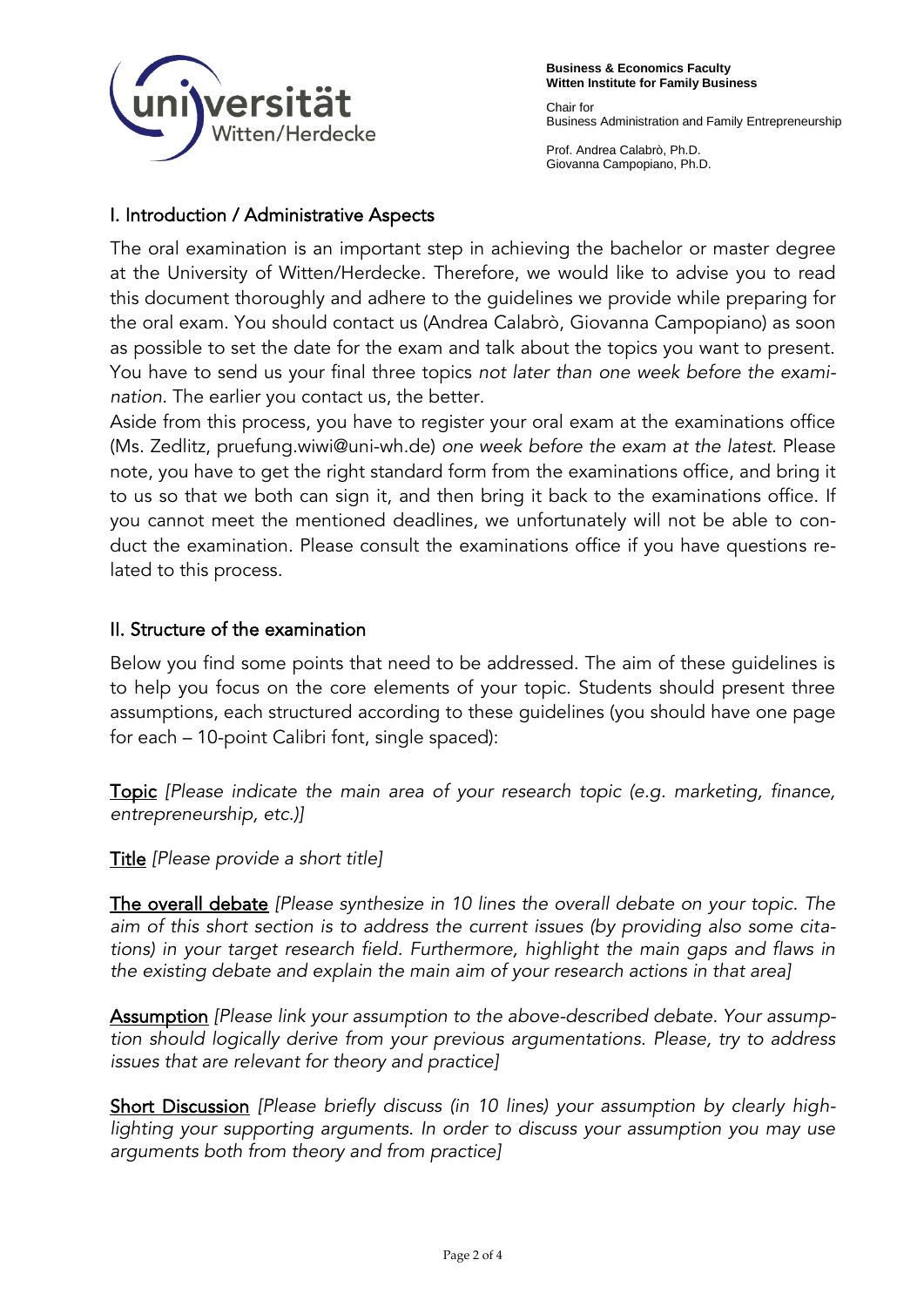

**Business & Economics Faculty Witten Institute for Family Business**

Chair for Business Administration and Family Entrepreneurship

Prof. Andrea Calabrò, Ph.D. Giovanna Campopiano, Ph.D.

Main references *[Please provide your main references. At least one main book, if available, and three academic articles (please indicate author(s), year, publisher (or journal title), issue)]* 

Every topic you will talk about can be viewed as an academic discourse. Therefore you should avoid too subjective opinions in your argumentation and rather focus on a scientific argumentation, not an emotional one. The approach and attitude to your oral examination should be the same as the approach and attitude that is appropriate for writing a scientific paper or thesis. You are free in the choice of topics, but they have to come from the field of Business Administration (e.g. Accounting, Finance, Governance, Family Business, Entrepreneurship, Marketing, Human Resources, Strategic Management, Controlling etc.). Ideally you should, of course, choose challenging and new issues in Business Administration.

We will talk about each of the three provided topics for round about 20 minutes, so overall the examination will last 60 minutes. Within these 20 minutes, you should firstly present the topic in a succinct manner so we capture your viewpoint fully, after that we will ask critical questions and discuss the issue at hand. It is important for your preparation to think about questions we could ask and possible flaws of your assumptions so that you are able to respond to our questions properly. It is not enough to just simply present your topic, the discussion is the central part of the examination, so you should also anticipate this in your preparation. You should consider that we will bring up a wide range of questions to oppose your assumptions. You should be able to defend your propositions but at the same time maybe incorporate new information you will receive from us and be able to redraft your assumptions accordingly.

It is not allowed to use any kind of literature or self-made sheets as a backup for your argument, all your answers have to come from your memory. If you like to draw something on a sheet, like a graph or a model, we, of course, encourage you to do so. Graphs, models or general illustrations can be a very useful help in your argumentation, so, if applicable, you should be able to draw them during the examination. There will also be a flip chart available in case you want to graphically extend your arguments. We strongly recommend the use of graphical representations on a sheet or flip chart, as from our experience these are very helpful in creating a common base for the discussion.

After the examination, the final grade of your performance will be determined immediately and communicated to you, so you will get instant feedback. Of course, you, too, can ask questions in the feedback process.

## III. Concluding remarks

As mentioned before, it is crucial that you contact us as early as possible to talk about the topics you want to discuss with us. Furthermore it is of course mandatory to process the relevant paperwork to comply with the administrative rules of the university and faculty. Please keep in mind that you are responsible for the paperwork manage-